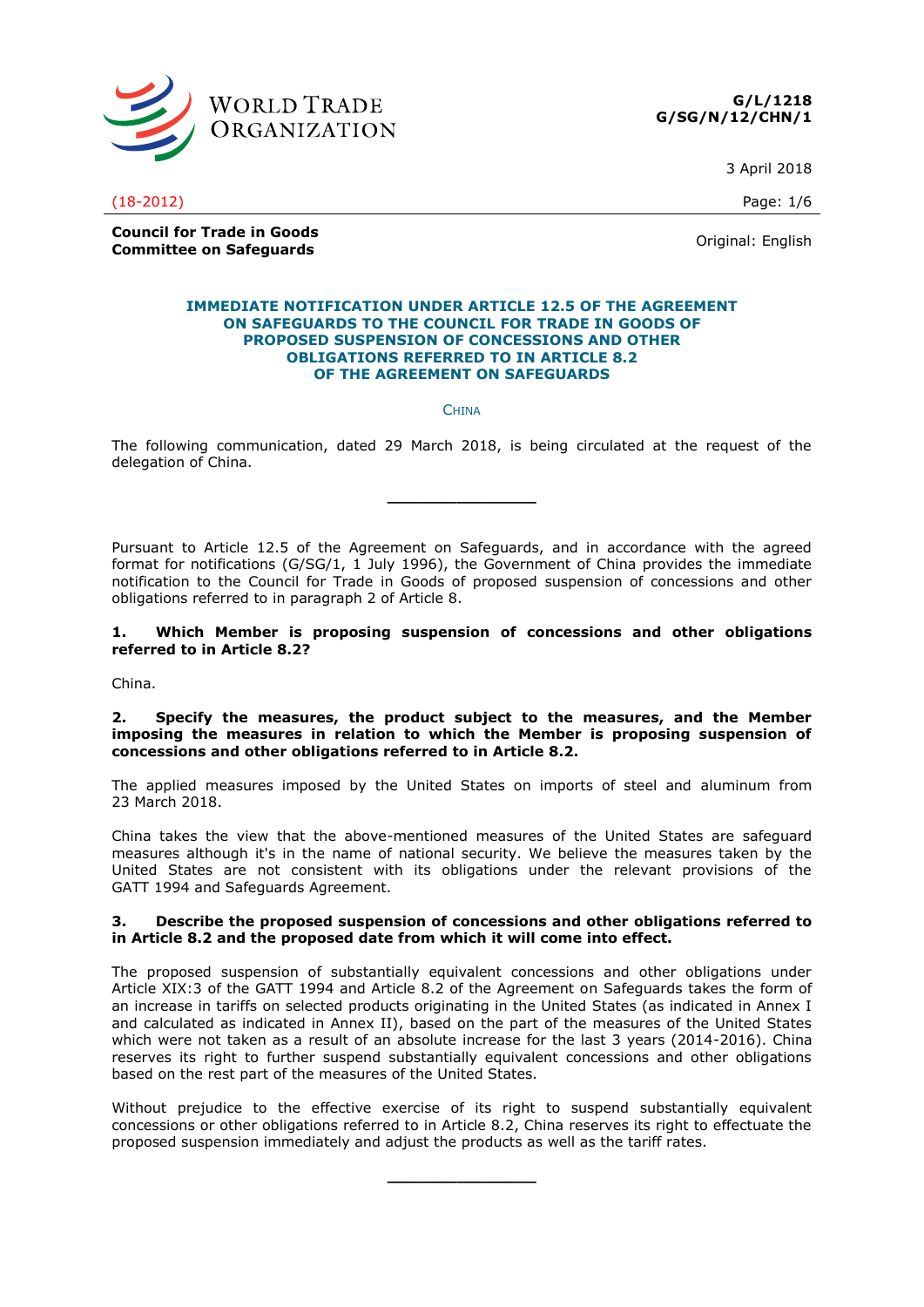# $-2$  -

### **ANNEX I**

The goods covered are determined, within the Annex, by HS codes.

|                 | <b>HS codes</b>      | <b>Article Description</b>                                                               |            |  |
|-----------------|----------------------|------------------------------------------------------------------------------------------|------------|--|
|                 |                      | 1. Fresh Fruits, Dried Fruits and Nuts                                                   |            |  |
| 1               | 08011100             | Coconuts, Desiccated                                                                     | 15%<br>15% |  |
| $\overline{2}$  |                      | 08011200<br>Coconuts in the inner shell (Endocarp)                                       |            |  |
| 3               | 08011990             | Coconuts, Other                                                                          | 15%        |  |
| 4               | 08012100             | Brazil Nuts, Fresh Or Dried, In Shell                                                    | 15%        |  |
| 5               | 08012200             | Brazil Nuts, Fresh Or Dried, Shelled                                                     | 15%        |  |
| 6               | 08013100             | Cashew Nuts, Fresh Or Dried, In Shell                                                    | 15%        |  |
| 7               | 08013200             | Cashew Nuts, Fresh Or Dried, Shelled                                                     | 15%        |  |
| 8               | 08021100             | Almonds, Fresh Or Dried, In Shell                                                        | 15%        |  |
| 9               | 08021200             | Almonds, Fresh Or Dried, Shelled                                                         | 15%        |  |
| 10              | 08022100             | Hazelnuts Or Filberts (Corylus Spp.), Fresh Or Dried, In Shell                           | 15%        |  |
| 11              | 08022200             | Hazelnuts Or Filberts (Corylus Spp.), Fresh Or Dried, Shelled                            | 15%        |  |
| 12              | 08023100             | Walnuts, Fresh Or Dried, In Shell                                                        | 15%        |  |
| 13              | 08023200             | Walnuts, Fresh Or Dried, Shelled                                                         | 15%        |  |
| 14              | 08024110             | Chestnuts (Castanea Spp.), Fresh Or Dried, In shell                                      | 15%        |  |
| 15              | 08024290             | Chestnuts (Castanea Spp.), Fresh Or Dried, Shelled, Other                                | 15%        |  |
| 16              | 08025100             | Pistachios, Fresh Or Dried, In Shell                                                     | 15%        |  |
| 17              | 08025200             | Pistachios, Fresh Or Dried, Shelled                                                      | 15%<br>15% |  |
| 18<br>19        | 08026190<br>08026200 | Macadamia Nuts In Shell, Other, Fresh Or Dried<br>Macadamia Nuts Shelled, Fresh Or Dried | 15%        |  |
| 20              | 08028000             | Areca Nuts, Fresh Or Dried, Whether Or Not Shelled                                       | 15%        |  |
| 21              | 08029030             | Pine-nuts, Fresh Or Dried, Shelled                                                       | 15%        |  |
| 22              | 08029090             | Other nuts, Fresh Or Dried                                                               | 15%        |  |
| 23              | 08031000             | Plantains, Fresh Or Dried                                                                | 15%        |  |
| 24              | 08039000             | Bananas, Other Than Plantains, Fresh Or Dried                                            | 15%        |  |
| 25              | 08041000             | Dates, Fresh Or Dried                                                                    | 15%        |  |
| 26              | 08042000             | Figs, Fresh Or Dried                                                                     | 15%        |  |
| 27              | 08043000             | Pineapples, Fresh Or Dried                                                               | 15%        |  |
| 28              | 08044000             | Avocados, Fresh Or Dried                                                                 | 15%        |  |
| 29              | 08045010             | Guavas, Fresh Or Dried                                                                   | 15%        |  |
| 30              | 08045020             | Mangoes, Fresh Or Dried                                                                  | 15%        |  |
| 31              | 08045030             | Mangosteens, Fresh Or Dried                                                              | 15%        |  |
| $\overline{32}$ | 08051000             | Oranges, Fresh Or Dried                                                                  | 15%        |  |
| 33              | 08052190             | Mandarins (Including Tangerines and Satsumas), Other, Fresh Or Dried                     | 15%        |  |
| 34              | 08052200             | Clementines                                                                              | 15%        |  |
| 35              | 08052900             | Wilkings And Similar Citrus Hybrids                                                      | 15%        |  |
| $\overline{36}$ | 08054000             | Grapefruit, Including Pomelos                                                            | 15%        |  |
| $\overline{37}$ | 08055000             | Lemons (Citrus Limon, Citrus Limonum) and Limes (Citrus Aurantifolia)                    | 15%        |  |
| 38<br>39        | 08059000<br>08061000 | Citrus Fruit, Other, Fresh Or Dried<br>Grapes, Fresh                                     | 15%<br>15% |  |
| 40              | 08062000             | Grapes, Dried                                                                            | 15%        |  |
| 41              | 08071100             | Watermelons, Fresh                                                                       | 15%        |  |
| 42              | 08071910             | Hami Melons, Fresh                                                                       | 15%        |  |
| 43              | 08072000             | Papaws (Papayas) Fresh                                                                   | 15%        |  |
| 44              | 08081000             | Apples, Fresh                                                                            | 15%        |  |
| 45              | 08083010             | Ya Pears, Hsueh Pears, Fresh                                                             | 15%        |  |
| 46              | 08083090             | Pears, Other, Fresh                                                                      | 15%        |  |
| 47              | 08092100             | Sour Cherries (Prunus Cerasus), Fresh                                                    | 15%        |  |
| 48              | 08092900             | Cherries, Fresh, Other Than Sour Cherries                                                | 15%        |  |
| 49              | 08093000             | Peaches, Including Nectarines, Fresh                                                     | 15%        |  |
| 50              | 08094000             | Plums And Sloes, Fresh                                                                   | 15%        |  |
| $\overline{51}$ | 08101000             | Strawberries, Fresh                                                                      | 15%        |  |
| 52              | 08102000             | Raspberries, Blackberries, Mulberries And Loganberries, Fresh                            | 15%        |  |
| 53              | 08104000             | Cranberries, Bilberries and Other Fruits of the Genus Vaccinium, Fresh                   | 15%        |  |
| $\overline{54}$ | 08105000             | Kiwifruit, Fresh                                                                         | 15%        |  |
| 55              | 08106000             | Durian, Fresh                                                                            | 15%        |  |
| 56              | 08107000             | Persimmons, Fresh                                                                        | 15%        |  |
| $\overline{57}$ | 08109010             | Lychee, Fresh                                                                            | 15%        |  |
| 58              | 08109030             | Longan, Fresh                                                                            | 15%        |  |
| 59              | 08109040             | Rambutan, Fresh                                                                          | 15%        |  |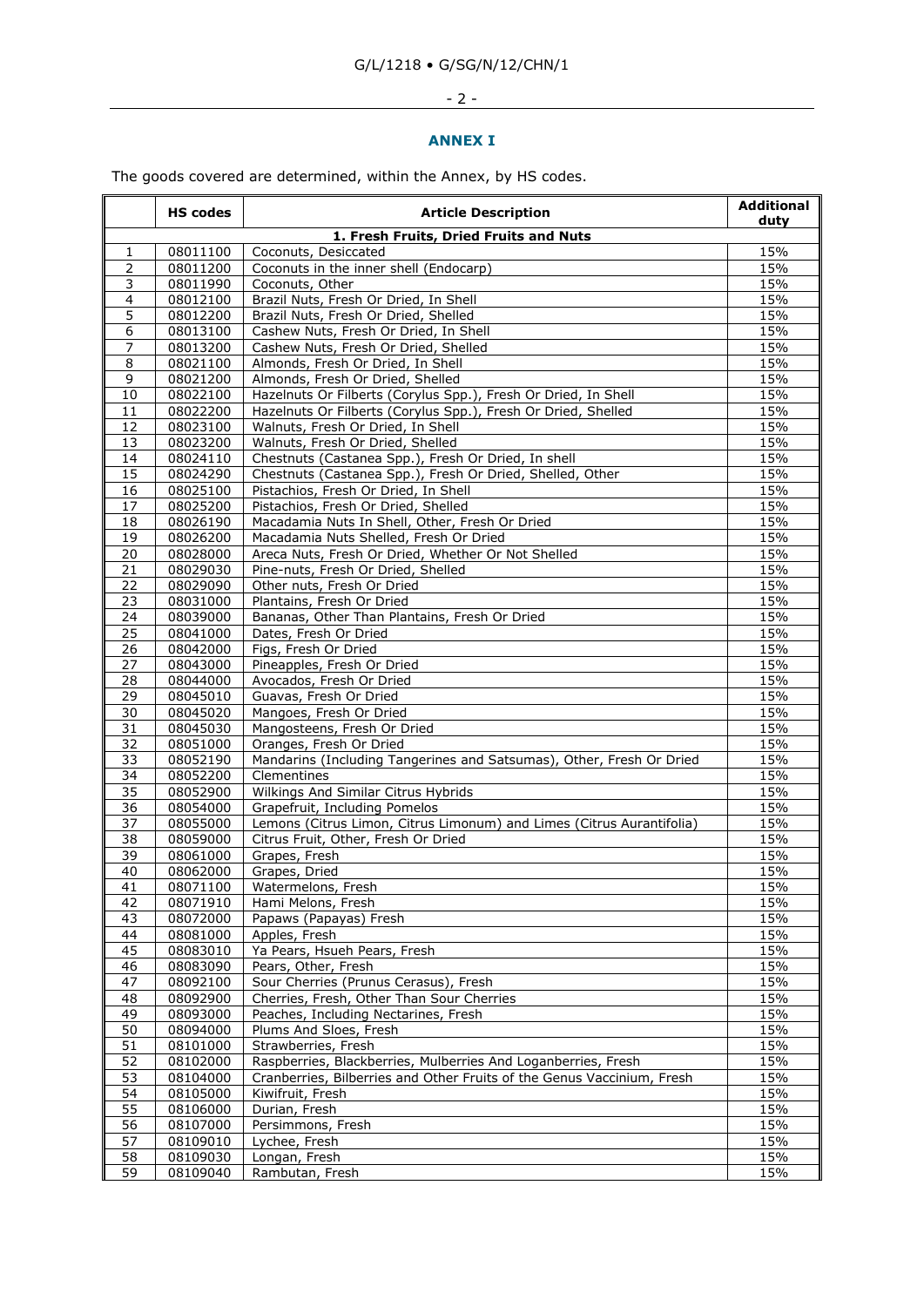### G/L/1218 • G/SG/N/12/CHN/1

# - 3 -

|                 | <b>HS codes</b> | <b>Article Description</b>                                                                                                                                                        |             |  |
|-----------------|-----------------|-----------------------------------------------------------------------------------------------------------------------------------------------------------------------------------|-------------|--|
| 60              | 08109050        | Sugar Apple, Fresh                                                                                                                                                                | duty<br>15% |  |
| 61              | 08109060        | Carambola, Fresh                                                                                                                                                                  | 15%         |  |
| 62              | 08109070        | Wax Apple, Fresh                                                                                                                                                                  | 15%         |  |
| 63              | 08109080        | Dragon Fruit, Fresh                                                                                                                                                               | 15%         |  |
| 64              | 08109090        | Other Fruit, Fresh                                                                                                                                                                | 15%         |  |
| 65              | 08111000        | Strawberries, Frozen                                                                                                                                                              | 15%         |  |
| 66              | 08112000        | Raspberries/Blackberries/Mulberries/Loganberries/Black, White or Red<br>Currants and Gooseberries, Frozen                                                                         | 15%         |  |
| 67              | 08119090        | Fruit And Nuts, Frozen, Other                                                                                                                                                     | 15%         |  |
| 68              | 08121000        | Cherries, Provisionally Preserved, But Unsuitable In That State For<br><b>Immediate Consumption</b>                                                                               | 15%         |  |
| 69              | 08129000        | Fruit And Nuts, Other, Provisionally Preserved, But Unsuitable In That<br>State For Immediate Consumption,                                                                        | 15%         |  |
| 70              | 08131000        | Apricots, Dried                                                                                                                                                                   | 15%         |  |
| 71              | 08132000        | Prunes, Dried                                                                                                                                                                     | 15%         |  |
| $\overline{72}$ | 08133000        | Apples, Dried                                                                                                                                                                     | 15%         |  |
| 73              | 08134010        | Longans and Longan Pulps, Dried                                                                                                                                                   | 15%         |  |
| 74              | 08134020        | Persimmons, Dried                                                                                                                                                                 | 15%         |  |
| 75              | 08134030        | Red Jujubes, Dried                                                                                                                                                                | 15%         |  |
| 76              | 08134040        | Preserved Litchi, Dried                                                                                                                                                           | 15%         |  |
| 77              | 08134090        | Fruit, Other, Dried, Other Than That of Headings 0801 To 0806                                                                                                                     | 15%         |  |
| 78              | 08135000        | Mixtures of Nuts Or Dried Fruits Of This Chapter                                                                                                                                  | 15%         |  |
|                 |                 | 2. Grape Wine                                                                                                                                                                     |             |  |
| 79              | 22041000        | Sparkling Wine Of Fresh Grapes                                                                                                                                                    | 15%         |  |
| 80              | 22042100        | Other Wine Of Fresh Grapes or Grape Must With Fermentation Prevented<br>Or Arrested By the Addition of Alcohol, In Containers Holding 2L or Less                                  | 15%         |  |
| 81              | 22042200        | Other Wine Of Fresh Grapes or Grape Must With Fermentation Prevented<br>Or Arrested By the Addition of Alcohol, In Containers Holding More Than<br>2L But Not More Than 10L       | 15%         |  |
| 82              | 22042900        | Other Wine Of Fresh Grapes or Grape Must With Fermentation Prevented<br>Or Arrested By the Addition of Alcohol, In Containers Holding More Than                                   | 15%         |  |
|                 |                 | 10L                                                                                                                                                                               |             |  |
| 83              | 22043000        | Other Grape Must Other Than That of Heading 20.09                                                                                                                                 | 15%         |  |
|                 |                 | 3. Denatured Ethyl Alcohol                                                                                                                                                        |             |  |
| 84              | 22072000        | Ethyl Alcohol And Other Spirits, Denatured, Of Any Strength                                                                                                                       | 15%         |  |
|                 |                 | 4. Ginseng Roots<br>American Ginseng Roots, Fresh, Chilled, Frozen or Dried, Whether or Not                                                                                       |             |  |
| 85              | 12112010        | Cut, Crushed                                                                                                                                                                      | 15%         |  |
| 86              | 12112091        | Ginseng Roots, Other, Fresh                                                                                                                                                       | 15%         |  |
| 87              | 12112099        | Ginseng Roots, Other, Chilled, Frozen or Dried                                                                                                                                    | 15%         |  |
|                 |                 | 5. Seamless Tubes, Pipes And Hollow Profiles, Of Iron Or Steel                                                                                                                    |             |  |
| 88              | 73041110        | Tubes, Pipes And Hollow Profiles, Smls, Line Pipe Of Stainless Steel Used<br>For Oil Or Gas Pipelines, Having an Outside Diameter Of 215.9mm Or<br>More But Not Exceeding 406.4mm | 15%         |  |
| 89              | 73041120        | Tubes, Pipes And Hollow Profiles, Smls, Line Pipe Of Stainless Steel Used<br>For Oil Or Gas Pipelines, Having an Outside Diameter Exceeding 114.3mm<br>But Less Than 215.9mm      | 15%         |  |
| 90              | 73041130        | Tubes, Pipes And Hollow Profiles, Smls, Line Pipe Of Stainless Steel Used<br>For Oil Or Gas Pipelines, Having an Outside Diameter Not Exceeding<br>114.3mm                        |             |  |
| 91              | 73041190        | Tubes, Pipes And Hollow Profiles, Smls, Line Pipe Of Stainless Steel Used<br>For Oil Or Gas Pipelines, Having an Outside Diameter Exceeding 406.4mm                               |             |  |
| 92              | 73041910        | Tubes, Pipes And Hollow Profiles, Smls, Line Pipe Of Other Kind Used For<br>Oil Or Gas Pipelines, Having an Outside Diameter Of 215.9mm Or More<br>But Not Exceeding 406.4mm      |             |  |
| 93              | 73041920        | Tubes, Pipes And Hollow Profiles, Smls, Line Pipe Of Other Kind Used For<br>Oil Or Gas Pipelines, Having an Outside Diameter Exceeding 114.3mm But<br>15%<br>Less Than 215.9mm    |             |  |
| 94              | 73041930        | Tubes, Pipes And Hollow Profiles, Smls, Line Pipe Of Other Kind Used For<br>Oil Or Gas Pipelines, Having an Outside Diameter Not Exceeding 114.3mm                                | 15%         |  |
| 95              | 73041990        | Tubes, Pipes And Hollow Profiles, Smls, Line Pipe Of Other Kind Used For<br>Oil Or Gas Pipelines, Having an Outside Diameter Exceeding 406.4mm                                    | 15%         |  |
| 96              | 73042210        | Tubes, Pipes And Hollow Profiles, Smls, Drill Pipe Of Stainless Steel, Used<br>In Drilling For Oil Or Gas, Having an Outside Diameter Not Exceeding<br>168.3mm                    | 15%         |  |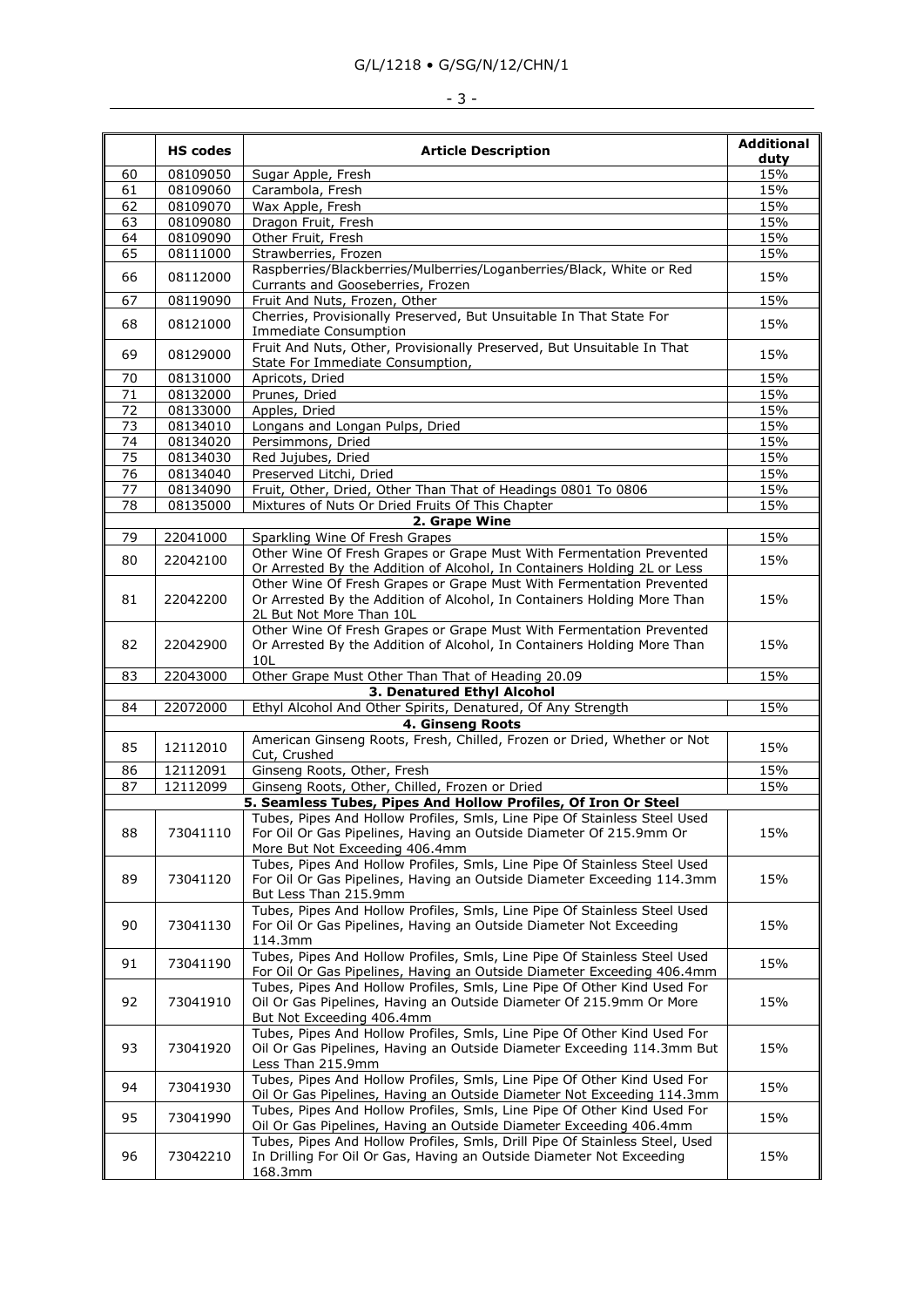### G/L/1218 • G/SG/N/12/CHN/1

# $-4$  -

|                                        |                 |                                                                                                                                                                              | <b>Additional</b> |
|----------------------------------------|-----------------|------------------------------------------------------------------------------------------------------------------------------------------------------------------------------|-------------------|
|                                        | <b>HS codes</b> | <b>Article Description</b>                                                                                                                                                   | duty              |
| 97                                     | 73042290        | Tubes, Pipes And Hollow Profiles, Smls, Drill Pipe Of Stainless Steel, Used<br>In Drilling For Oil Or Gas, Having an Outside Diameter Exceeding<br>168.3mm                   | 15%               |
| 98                                     | 73042310        | Tubes, Pipes And Hollow Profiles, Smls, Other Drill Pipe, Used In Drilling<br>For Oil Or Gas, Having an Outside Diameter Not Exceeding 168.3mm                               | 15%               |
| 99                                     | 73042390        | Tubes, Pipes And Hollow Profiles, Smls, Other Drill Pipe, Used In Drilling<br>For Oil Or Gas, Having an Outside Diameter Exceeding 168.3mm                                   | 15%               |
| 100                                    | 73042400        | Tubes, Pipes And Hollow Profiles, Smls, Casing, Tubing Of Stainless Steel<br>Used In Drilling For Oil Or Gas                                                                 | 15%               |
| 101                                    | 73042910        | Tubes, Pipes And Hollow Profiles, Smls, Casing, Tubing, Of Other Kind<br>Used In Drilling For Oil Or Gas, Having an Yield Strength Less Than<br>552MPa                       | 15%               |
| 102                                    | 73042920        | Tubes, Pipes And Hollow Profiles, Smls, Casing, Tubing, Of Other Kind<br>Used In Drilling For Oil Or Gas, Having an Yield Strength of 552MPa or<br>More but Less Than 758MPa |                   |
| 103                                    | 73042930        | Tubes, Pipes And Hollow Profiles, Smls, Casing, Tubing, Of Other Kind<br>Used In Drilling For Oil Or Gas, Having an Yield Strength of 758MPa or<br>More                      |                   |
| 104                                    | 73043110        | Tubes, Pipes And Hollow Profiles, Smls, Circ Cs, Of Iron or Non-Alloysteel,<br>Cold-drawn Or Cold-rolled (Cold-reduced), Boiler Tubes and Pipes                              | 15%               |
| 105                                    | 73043120        | Tubes, Pipes And Hollow Profiles, Smls, Circ Cs, Of Iron or Non-Alloysteel,<br>Cold-drawn Or Cold-rolled (Cold-reduced), Geologicalcasing and Drill<br>Pipes                 | 15%               |
| 106                                    | 73043190        | Tubes, Pipes And Hollow Profiles, Smls, Circ Cs, Of Iron or Non-Alloysteel,<br>Cold-drawn Or Cold-rolled (Cold-reduced), Other                                               | 15%               |
| 107                                    | 73043910        | Tubes, Pipes And Hollow Profiles, Smls, Circ Cs, Of Iron or Non-Alloysteel,<br>Other Than Cold-drawn Or Cold-rolled (Cold-reduced), Boiler Tubes and<br>Pipes                | 15%               |
| 108                                    | 73043920        | Tubes, Pipes And Hollow Profiles, Smls, Circ Cs, Of Iron or Non-Alloysteel,<br>Other Than Cold-drawn Or Cold-rolled (Cold-reduced), Geologicalcasing<br>and Drill Pipes      | 15%               |
| 109                                    | 73043990        | Tubes, Pipes And Hollow Profiles, Smls, Circ Cs, Of Iron or Non-Alloysteel,<br>Other Than Cold-drawn Or Cold-rolled (Cold-reduced), Other                                    | 15%               |
| 110                                    | 73044110        | Tubes, Pipes And Hollow Profiles, Smls, Circ Cs, Of Stainless Steel, Cold-<br>drawn Or Cold-rolled (Cold-reduced), Boiler Tubes and Pipes                                    | 15%               |
| 111                                    | 73044190        | Tubes, Pipes And Hollow Profiles, Smls, Circ Cs, Of Stainless Steel, Cold-<br>drawn Or Cold-rolled (Cold-reduced), Other                                                     | 15%               |
| 112                                    | 73044910        | Tubes, Pipes And Hollow Profiles, Smls, Circ Cs, Of Stainless Steel, Other<br>Than Cold-drawn Or Cold-rolled (Cold-reduced), Boiler Tubes and Pipes                          | 15%               |
| 113                                    | 73044990        | Tubes, Pipes And Hollow Profiles, Smls, Circ Cs, Of Stainless Steel, Other<br>Than Cold-drawn Or Cold-rolled (Cold-reduced), Other                                           | 15%               |
| 114                                    | 73045110        | Tubes, Pipes And Hollow Profiles, Smls, Circ Cs, Other Alloy Steel, Cold-<br>Drawn or Cold-Rolled (Cold-Reduced), Biler Tubes and Pipes                                      | 15%               |
| 115                                    | 73045120        | Tubes, Pipes And Hollow Profiles, Smls, Circ Cs, Other Alloy Steel, Cold-<br>Drawn or Cold-Rolled (Cold-Reduced), Geological Casing and Drill Pipes                          | 15%               |
| 116                                    | 73045190        | Tubes, Pipes And Hollow Profiles, Smls, Circ Cs, Other Alloy Steel, Cold-<br>Drawn or Cold-Rolled (Cold-Reduced), Other                                                      |                   |
| 117                                    | 73045910        | Tubes, Pipes And Hollow Profiles, Smls, Circ Cs, Other Alloy Steel, Other<br>Than Cold-Drawn or Cold-Rolled (Cold-Reduced), Biler Tubes and Pipes                            |                   |
| 118                                    | 73045920        | Tubes, Pipes And Hollow Profiles, Smls, Circ Cs, Other Alloy Steel, Other<br>Than Cold-Drawn or Cold-Rolled (Cold-Reduced), Geological Casing and<br><b>Drill Pipes</b>      | 15%               |
| 119                                    | 73045990        | Tubes, Pipes And Hollow Profiles, Smls, Circ Cs, Other Alloy Steel, Other<br>Than Cold-Drawn or Cold-Rolled (Cold-Reduced), Other                                            |                   |
| 120                                    | 73049000        | Tubes, Pipes And Hollow Profiles, Smls, Of Iron (Other than Cast Iron) or<br>Steel, Other                                                                                    |                   |
| 6. Meat And Edible Meat Offal of Swine |                 |                                                                                                                                                                              |                   |
| 121                                    | 02031200        | Meat of Swine, Fresh or Chilled, Hams, Shoulders and Cuts Thereof, With<br>Bone In                                                                                           | 25%               |
| 122                                    | 02031900        | Meat of Swine, Fresh or Chilled, Other                                                                                                                                       | 25%               |
| 123                                    | 02032190        | Meat of Swine, Frozen, Carcasses and Half-carcasses, Other                                                                                                                   | 25%               |
| 124                                    | 02032200        | Meat of Swine, Frozen, Hams, Shoulders and Cuts Thereof, With Bone In                                                                                                        | 25%               |
| 125                                    | 02032900        | Meat of Swine, Frozen, Other                                                                                                                                                 | 25%               |
| 126                                    | 02064100        | Livers Of Swine, Edible, Frozen                                                                                                                                              | 25%               |
| 127                                    | 02064900        | Offal Of Swine Except Livers, Edible, Frozen                                                                                                                                 | 25%               |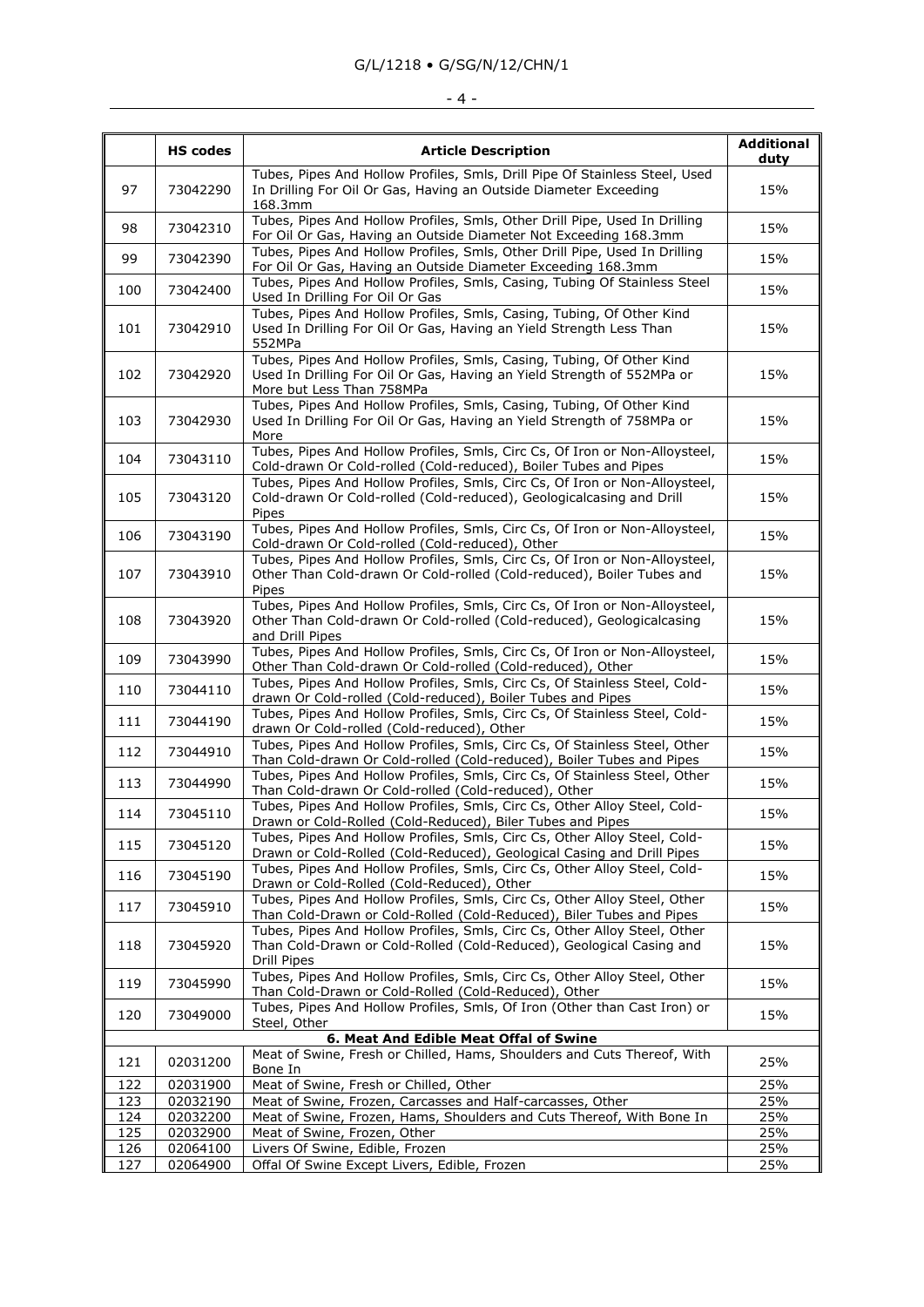## G/L/1218 • G/SG/N/12/CHN/1

|                   | <b>HS codes</b> | <b>Article Description</b> | <b>Additional</b><br>dutv |  |
|-------------------|-----------------|----------------------------|---------------------------|--|
| 7. Aluminum Waste |                 |                            |                           |  |
| $\vert$ 128       | 76020000        | Aluminum Waste and Scrap   | 25%                       |  |